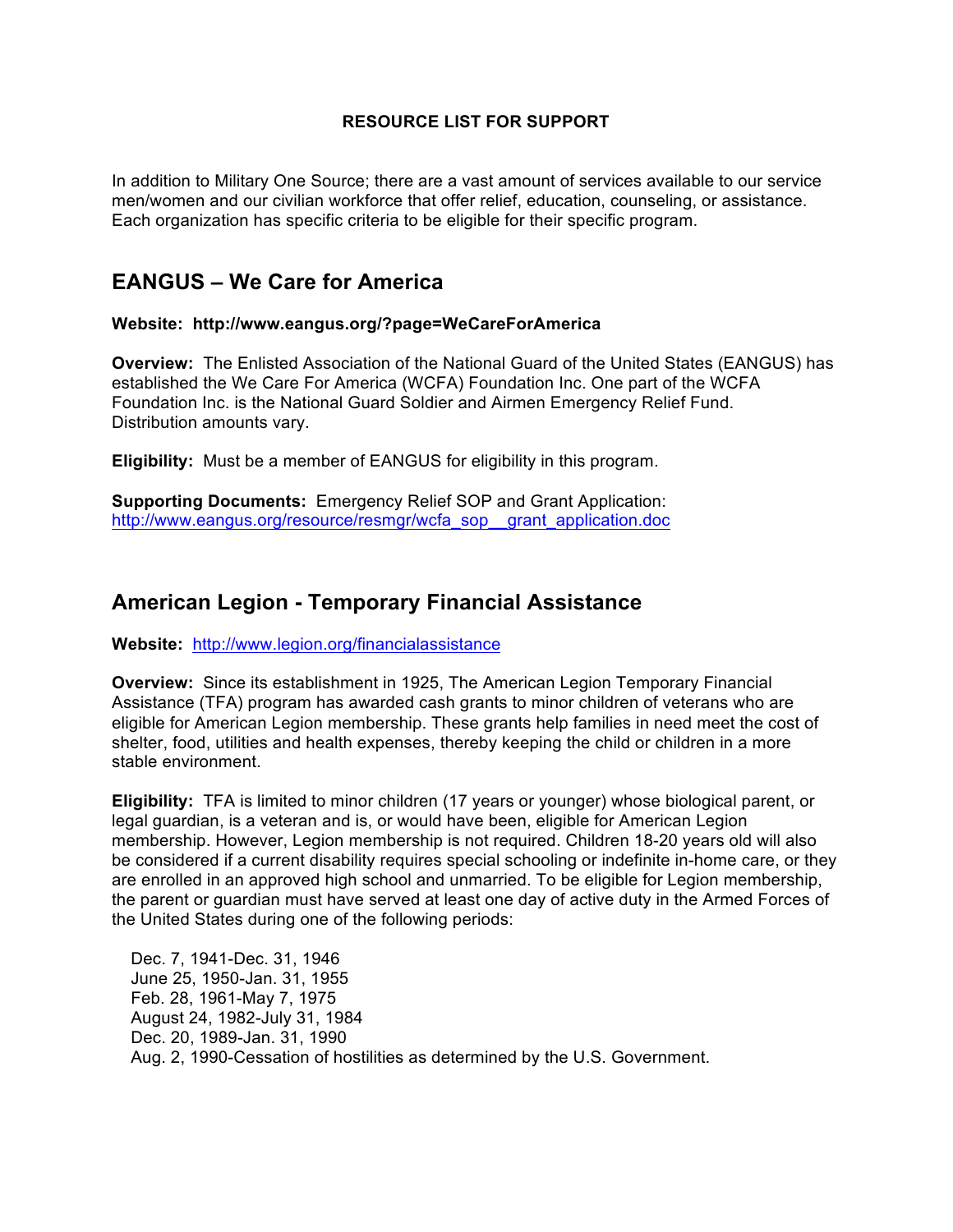No child is considered eligible for Temporary Financial Assistance until a complete investigation is conducted at the post or department level; a legitimate family need is determined; and all other available assistance resources have been utilized or exhausted. Additionally, the TFA application must originate and be filled out by someone at the local level. To find your local American Legion, visit their Post Locator, http://www.legion.org/financialassistance.

# **Disabled American Veterans Auxiliary (DAVA)**

**Website:** http://auxiliary.dav.org/membership/Programs.aspx

**Overview:** Their program was established to assist those who find they are temporarily unable to meet outstanding financial obligations such as utility bills, mortgage payments, hospital bills, etc. One-time financial assistance up to, but not more than, \$1,000 is available. Assistance is limited to one grant per household.

**Eligibility:** Must be an Auxiliary Member in good standing for at least one year and the amount granted shall be based on financial need, length of membership and funds available. To find your local DAVA unit, visit http://auxiliary.dav.org/membership/FindUnit.aspx

# **Hope Now – Homeowner's Programs**

### **Website:** http://www.hopenow.com/

**Overview:** HOPE NOW is an alliance between counselors, mortgage companies, investors, and other mortgage market participants. This alliance will maximize outreach efforts to homeowners in distress to help them stay in their homes and will create a unified, coordinated plan to reach and help as many homeowners as possible. The members of this alliance recognize that by working together, they will be more effective than by working independently.

If you think you may be in danger of foreclosure, it is time to call the Homeowner's HOPE™ Hotline at **888-995-HOPE**™, a counseling service provided by the Homeownership Preservation Foundation. The sooner you call, the sooner you can regain your peace of mind. Remember, you're not alone. Millions of people across the United States have trouble with their mortgage every year. Since 2002, the HPF network of counselors has provided advice and education to more than 500,000 homeowners.

### **Eligibility:** Everyone.

**Supporting Documents:** HOPE NOW has been offering assistance to homeowners since 2007 and 5.7 million have received loan modifications from our mortgage servicing members. To learn all about HOPE NOW, download brochure: http://www.hopenow.com/pdf/HN%20Brochure%20Final\_spreads.pdf

# **Operation Homefront**

**Website:** http://www.operationhomefront.net/default.aspx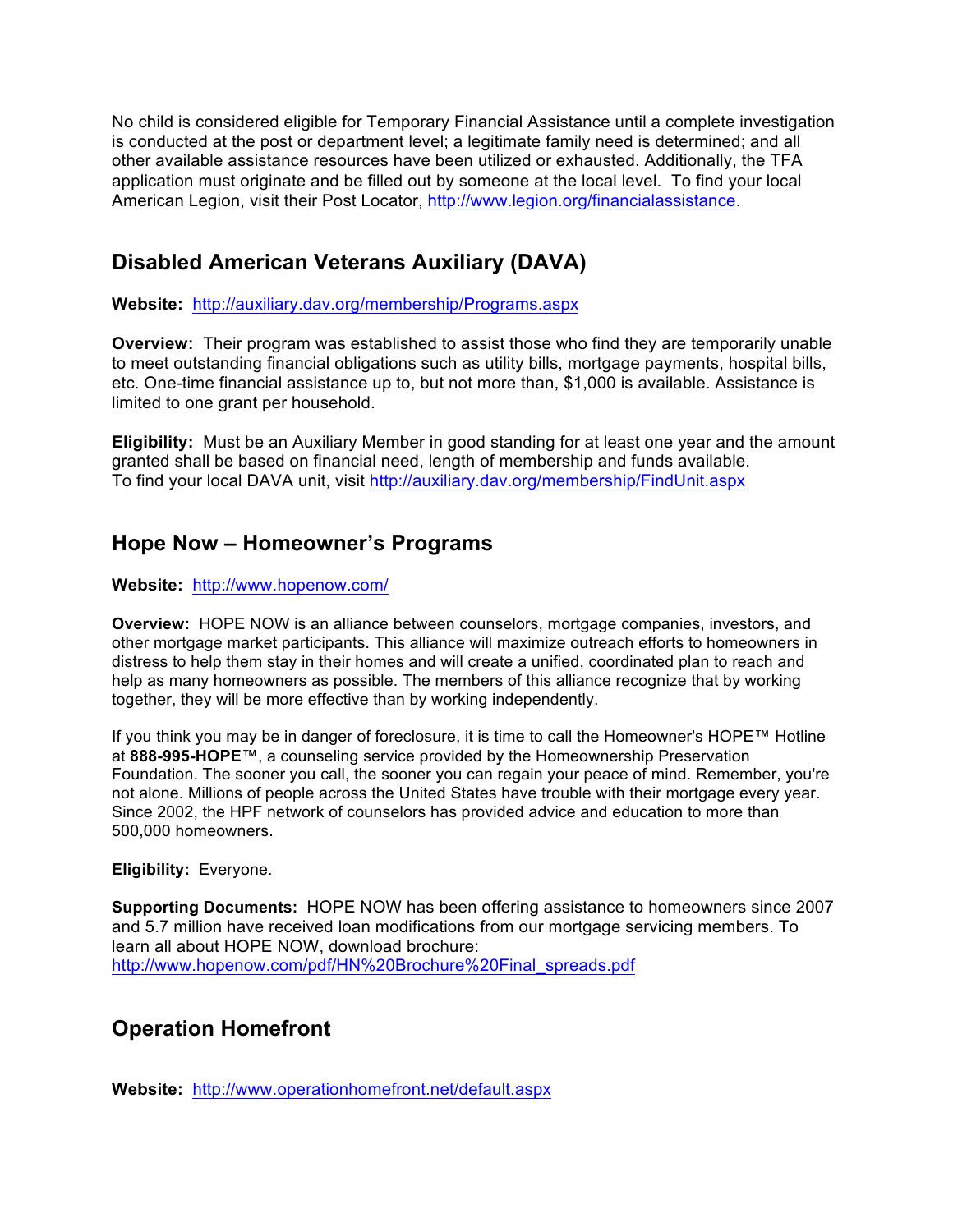**Overview:** Operation Homefront (OH) provides emergency financial and other assistance to the families of our service members and wounded warriors. Below is the list of services they provide assistance for:

Food Assistance Auto Repair Moving Assistance Vision Care Homefront Celebrations OH Villages Financial Assistance Travel and Transportation Home Repair Essential Home Items Morale Donated Items Morale Holiday Programs Community Events Hearts of Valor Military Child of the Year® Homes on the Homefront

For criteria on each of the above programs, please visit their website, select the "How We Help" tab and then your area of need.

**Eligibility:** DEERS dependents of service members who are active duty, wounded/ill/injured, deployed and experiencing a financial hardship

## **Salvation Army**

**Website:** http://www.salvationarmyusa.org

**Overview:** Family Service Programs help families and needy individuals with emergency food, housing, utility assistance and other temporal needs.

Salvation Army programs vary with local needs. For information on specific programs and locations, contact your local Salvation Army Corps Community Center by doing a zip code search in our website's (http://www.salvationarmyusa.org) Location field near top right of page.

**Eligibility:** Anyone with a documented need.

### **Good Will**

**Website:** http://www.goodwill.org/

### **Overview:**

Job Assistance: They have specialists who work with you to understand your prior experience as well as your job and career goals. You can meet with a specialist face-to-face at a Goodwill® near you, or visit our virtual community online – GoodProspectsSM at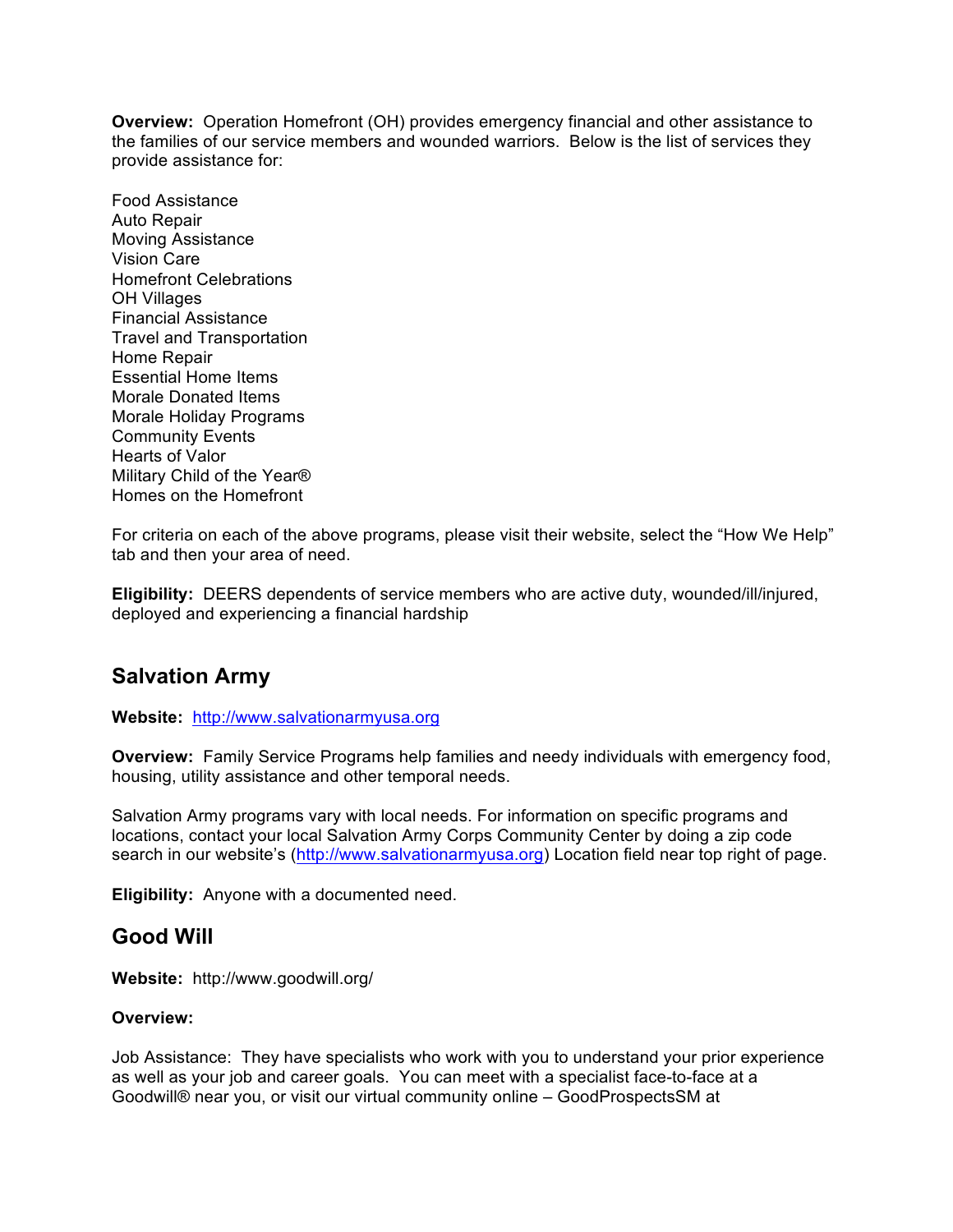http://goodprospects.goodwill.org/. They will assist in designing a plan to bring your dreams to life, while connecting you with other community resources, like childcare, reliable transportation, and financial planning.

Goodwill can also help you find childcare options, reliable transportation or provide access to counseling services, if needed. And if Goodwill doesn't provide the service, we can locate other community organizations that do.

**Eligibility:** Veterans and Military Families: Goodwill helps you and your military spouse find employment, health services and skills for entering or reentering the workplace.

## **Easter Seals**

**Website:** www.easterseals.com

### **Overview:**

### **Military and Veterans Services Overview:**

Easter Seals' Military & Veterans services respond to this call to action. As the largest provider of disability-related services to individuals with disabilities and their families, Easter Seals offers military and Veterans systems of care with viable options to support and augment current reintegration efforts.

Dixon Center Veterans Caregiver Training Services for Military and Veteran Communities Community OneSource (see below) Operation Employ Veterans Public Policy Resources and Related Links

Visit their website at http://www.easterseals.com/our-programs/military-veterans/ for more information on the above areas.

### **Community OneSource:**

Community OneSource bridges that disconnect by connecting Veterans with contacts at the organizations which will meet their needs.

In the past two years, Community OneSource has responded to hundreds of requests from Veterans or their families looking for:

 Veteran benefits information Caregiver resources Education benefits specialists Financial assistance resources Benefits for seniors Employment assistance services Housing options available Local child care providers Counseling services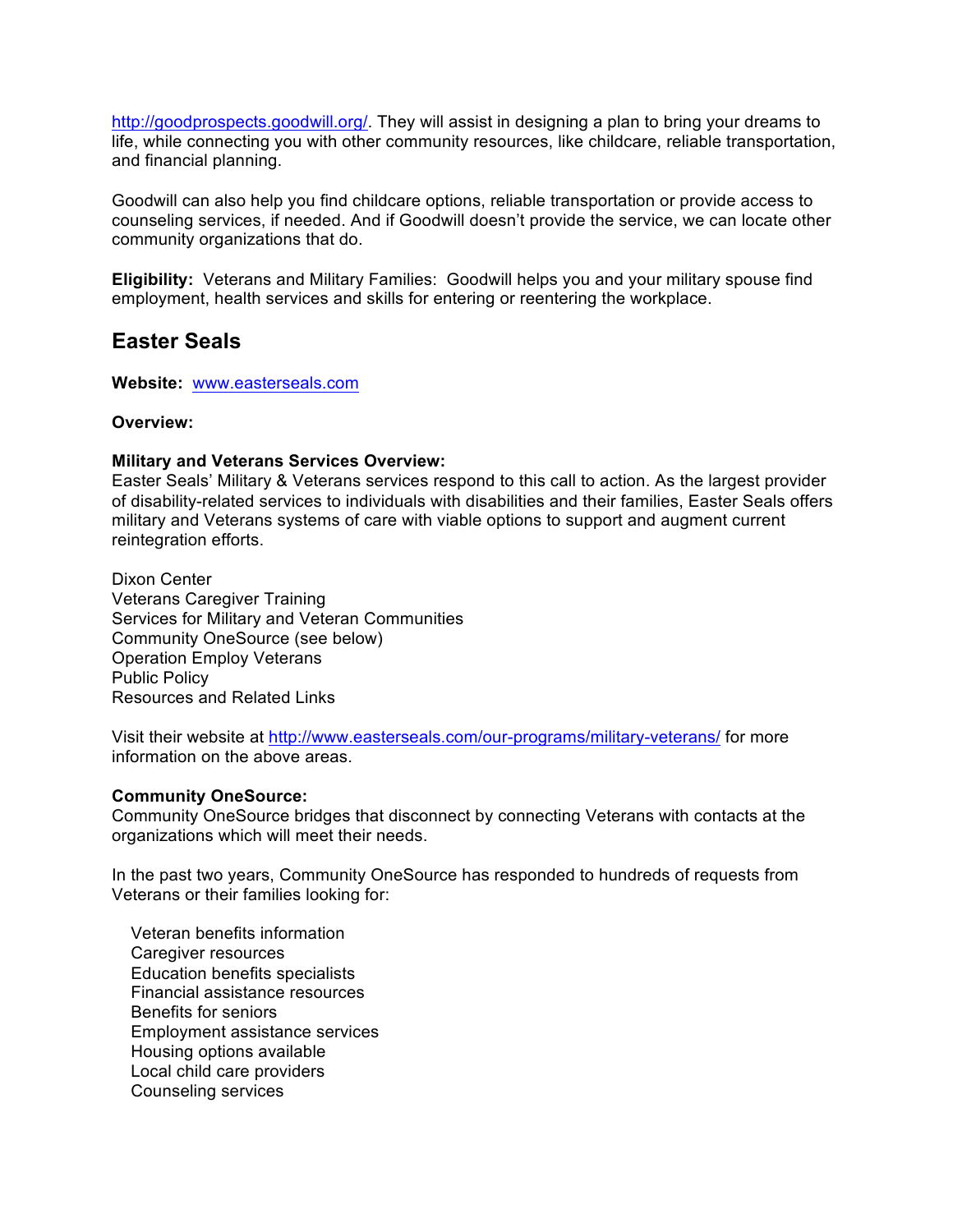Legal Aid Services Healthcare options

Veterans and their families who request information or assistance from Community OneSource will be presented with the public, private, and not-for-profit resources most suited to their needs, allowing them to focus their time on the most viable options. Over the past two years Community OneSource (COS) has helped numerous veterans find solutions to specific needs:

Take the first step in getting the help you need. Call us at 866-423-4981 or contact us online at veterans@easterseals.com. The Community OneSourcesm representative will gather the information from you that is necessary to determine the best resources for meeting your need.

**Eligibility:** Community OneSource is open to all veterans, mobilized reservists and their families at no charge. Emphasis is always placed on identifying local resources whenever available.

## **WIC**

### **Website:** http://www.fns.usda.gov/wic

**Overview:** WIC provides supplemental foods, healthcare referrals, nutrition education, and breastfeeding promotion and support to low-income pregnant, breastfeeding, and postpartum women, and to infants and children up to age five who are found to be at nutritional risk. To apply for WIC benefits, you must make an appointment at your WIC local agency.

**Length of Participation:** WIC is a short-term program. Therefore, a participant will "graduate" at the end of one or more certification periods. A certification period is the length of time a WIC participant is eligible to receive benefits. Depending on whether the individual is pregnant, postpartum, breastfeeding, an infant, or a child, an eligible individual usually receives WIC benefits from 6 months to a year, at which time she/he must reapply.

**Eligibility:** Applicants must meet all of the following eligibility requirements:

**Categorical Residential**  Income Nutrition Risk

WIC Prescreening Tool is available to assist you in determining your eligibility: http://wic.fns.usda.gov/wps/pages/start.jsf

Contact the WIC State or local agency serving your area, to schedule an appointment.

### **SNAP**

**Website:** http://www.fns.usda.gov/snap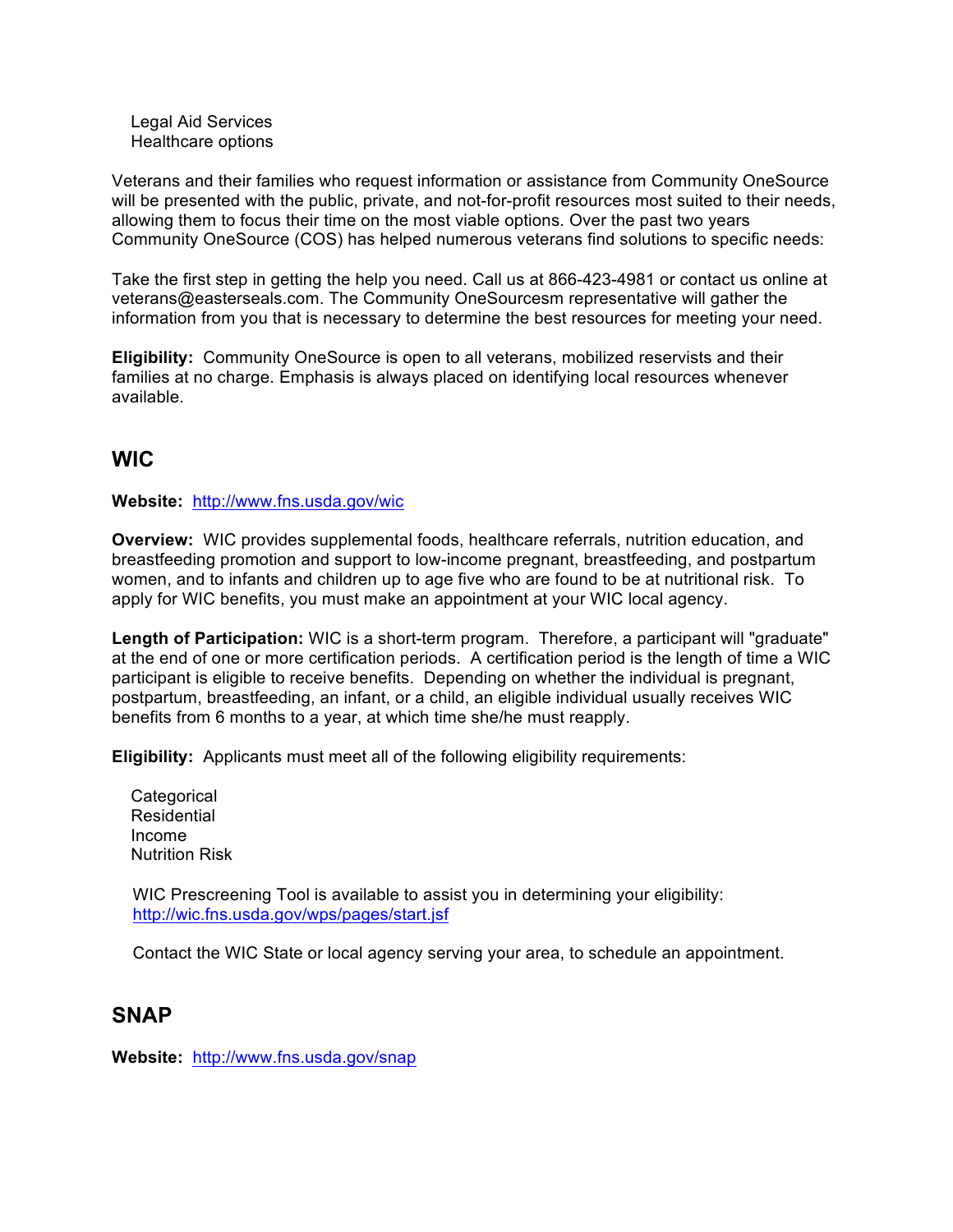**Overview:** SNAP offers nutrition assistance to millions of eligible, low-income individuals and families and provides economic benefits to communities. SNAP is the largest program in the domestic hunger safety net. The Food and Nutrition Service works with State agencies, nutrition educators, and neighborhood and faith-based organizations to ensure that those eligible for nutrition assistance can make informed decisions about applying for the program and can access benefits. FNS also works with State partners and the retail community to improve program administration and ensure program integrity.

**Eligibility:** For households in the 48 Contiguous States and the District of Columbia from October 1, 2012 through September 30, 2013, to get SNAP benefits, households must meet certain tests, including resource and income tests:

Resources Income **Deductions** Employment Requirements Special Rules for Elderly or Disabled Immigrant Eligibility

## **Fannie Mae**

**Website:** http://www.fanniemae.com/portal/index.html

The tool at https://www.knowyouroptions.com/loanlookup helps you quickly determine if Fannie Mae owns your loan. If Fannie Mae does, you may be eligible for programs designed to make your mortgage more affordable—like the Home Affordable Refinance Program (HARP) or the Home Affordable Modification Program (HAMP)—or for other programs available exclusively to Fannie Mae borrowers.

Housing Counselors What is a housing counselor?

A HUD-approved housing counselor is an experienced, trained professional who can advise you on preventing foreclosure, buying a home, protecting your credit, and other issues. The U.S. Department of Housing and Urban Development (HUD) sponsors housing counseling agencies throughout the country and counseling is available in many languages.

Why work with a counselor?

A Housing Counselor Will:

 Explain what documents you will need to provide to your mortgage company and may be able to contact the mortgage company on your behalf

 Help you make a budget so that you can meet your monthly mortgage payment and other expenses

Provide information about local resources that may be helpful to you

A housing counselor can talk to you about your situation and help you decide what mortgage options are best for you, whether you are concerned about falling behind on your mortgage or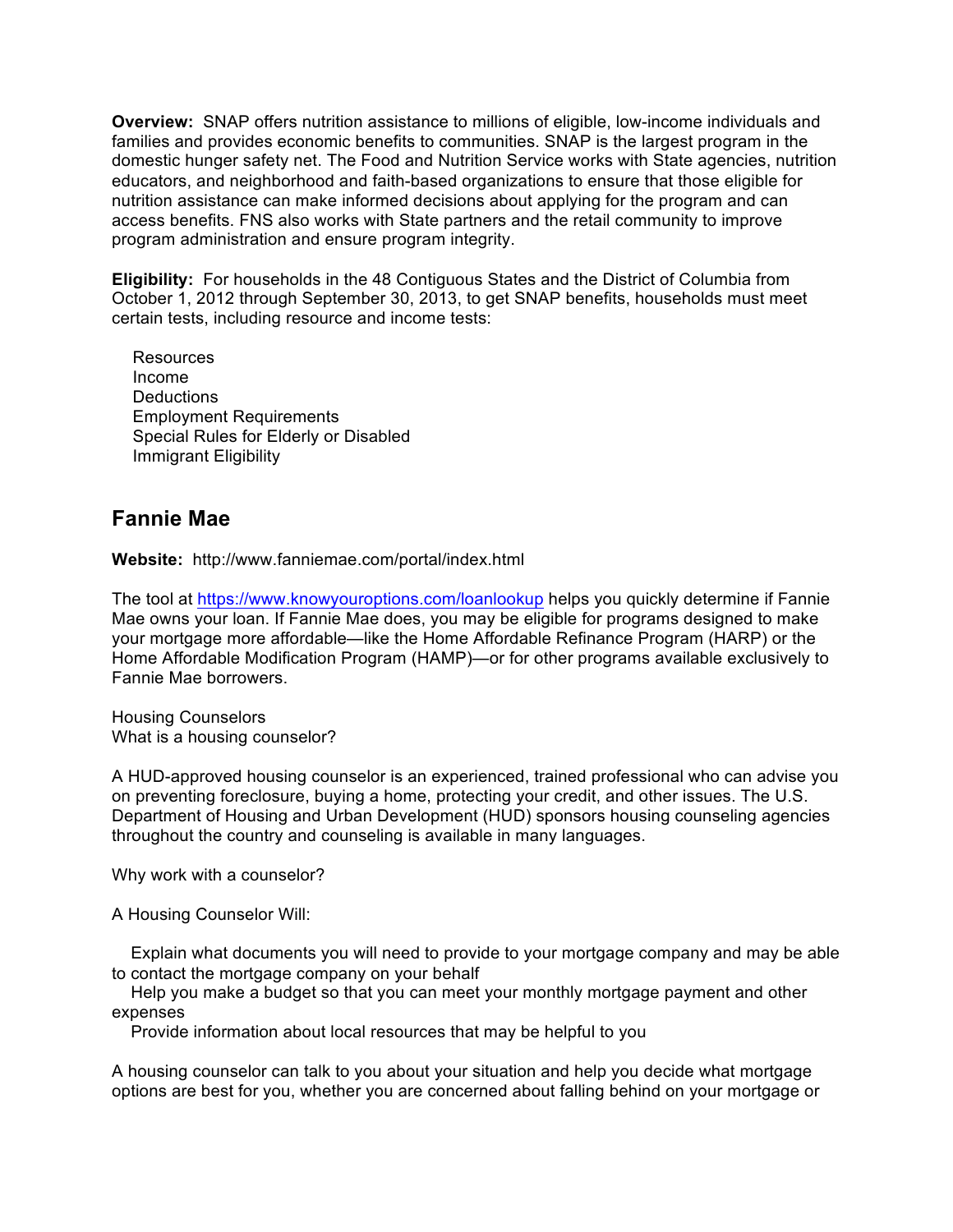are preparing to buy a home. There is no charge to work with a HUD-approved housing counselor—help is free!

If you have missed any mortgage payments, are about to miss a payment, or if your loan already has been referred to an attorney for foreclosure, a HUD-approved housing counselor can help you assess your circumstances, identify your options and prepare you to talk with your mortgage company.

Find a counselor

The U.S. Department of Housing and Urban Development (HUD) sponsors housing counseling agencies throughout the country and counseling is available in many languages.

 Find a housing counselor on the HUD.gov Website Find a foreclosure avoidance counselor on the HUD.gov Website

Remember, there is no charge to work with a HUD-approved counseling agency—help is free!

### Before you call

Gather your financial information Make sure you have your basic financial and loan information on hand when you call. You'll need:

 Your mortgage statements, including information on a second mortgage (if applicable) Your other monthly debt payments (e.g., car or student loans, credit card payments), and Your income details (paystubs and income tax returns).

Explain your current situation. Be ready to outline your current hardship and explain why you are having trouble making your mortgage payment, and if this is a short-term or long-term problem. Your mortgage company will need to understand the reasons why you are having difficulty in order to find the right solution for you.

**Eligibility:** Everyone who owns a house.

## **National Foundation for Credit Counseling (NFCC)**

### **Website:** http://www.nfcc.org/

As the nation's largest financial counseling organization, the NFCC Member Agency Network includes more than 700 community-based offices located in all 50 states and Puerto Rico. NFCC Member Agencies provide financial counseling and education to millions of consumers each year in person, over the phone, or online. To locate an NFCC Member Agency in your area call 800-388-2227.

**Eligibility:** Everyone.

### **Utility Companies**

For energy assistance if you are having difficulty paying utilities please consider the following information: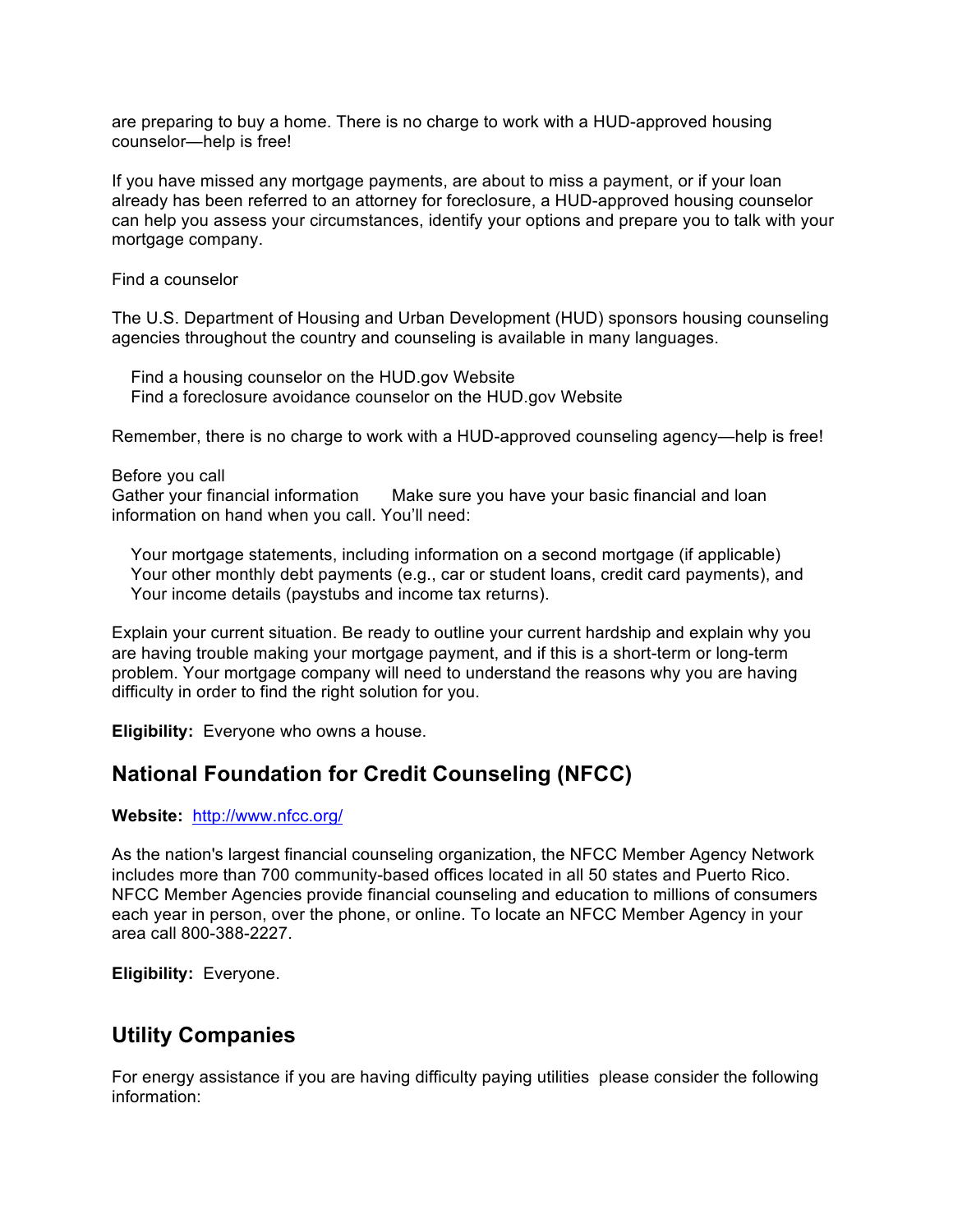Federal funds are distributed to assist eligible customers in paying heating and cooling bills. Eligibility factors include household size, total household income, heating source and type of dwelling. To determine eligibility, obtain an application for assistance or to receive more information about the program, contact your utility company.

## **TSP Loan**

**Website:** https://www.tsp.gov/planparticipation/loans/loanBasics.shtml

**Overview:** The TSP Loan program allows you to borrow money from your account while you are employed by the Federal Government or while you are a member of the uniformed services. Before taking out a TSP loan, you should carefully consider its potential effect on your retirement income.

How a TSP Loan Works

When you take a TSP loan, you borrow from your TSP account. The amount of your TSP loan cannot exceed the amount of your own contributions and earnings from those contributions. So, if you work under the Federal Employees' Retirement System (FERS), you cannot borrow from any agency contributions or earnings from those contributions.

If you meet the loan eligibility rules and your loan request is approved, the loan amount is removed from your TSP account. You must repay your loan with interest. Repayments for the loan and interest are generally made through payroll deductions. Your repayments restore the amount of your loan, plus interest, to your account.

General Purpose Loan

 May be used for any purpose Requires no documentation Has a repayment term of 1 to 5 years The minimum TSP loan amount is \$1,000.

**Eligibility:** To be eligible for a loan, you:

 Must be employed by the Federal Government or a member of the uniformed services. Must be in pay status because repayments are set up as payroll deductions.

 Can only have one outstanding general purpose loan and one outstanding residential loan from any one TSP account at a time.

 Must have at least \$1,000 of your own contributions and earnings in your TSP account (agency contributions and earnings cannot be borrowed).

 Must not have repaid a TSP loan of the same type in full within the past 60 days. (If you have both a civilian TSP account and a uniformed services TSP account, the 60-day waiting period applies separately to each account.)

 Must not have had a taxable distribution of a loan within the past 12 months unless it was the result of your separation from Federal service.

Must not have a court order against your TSP account.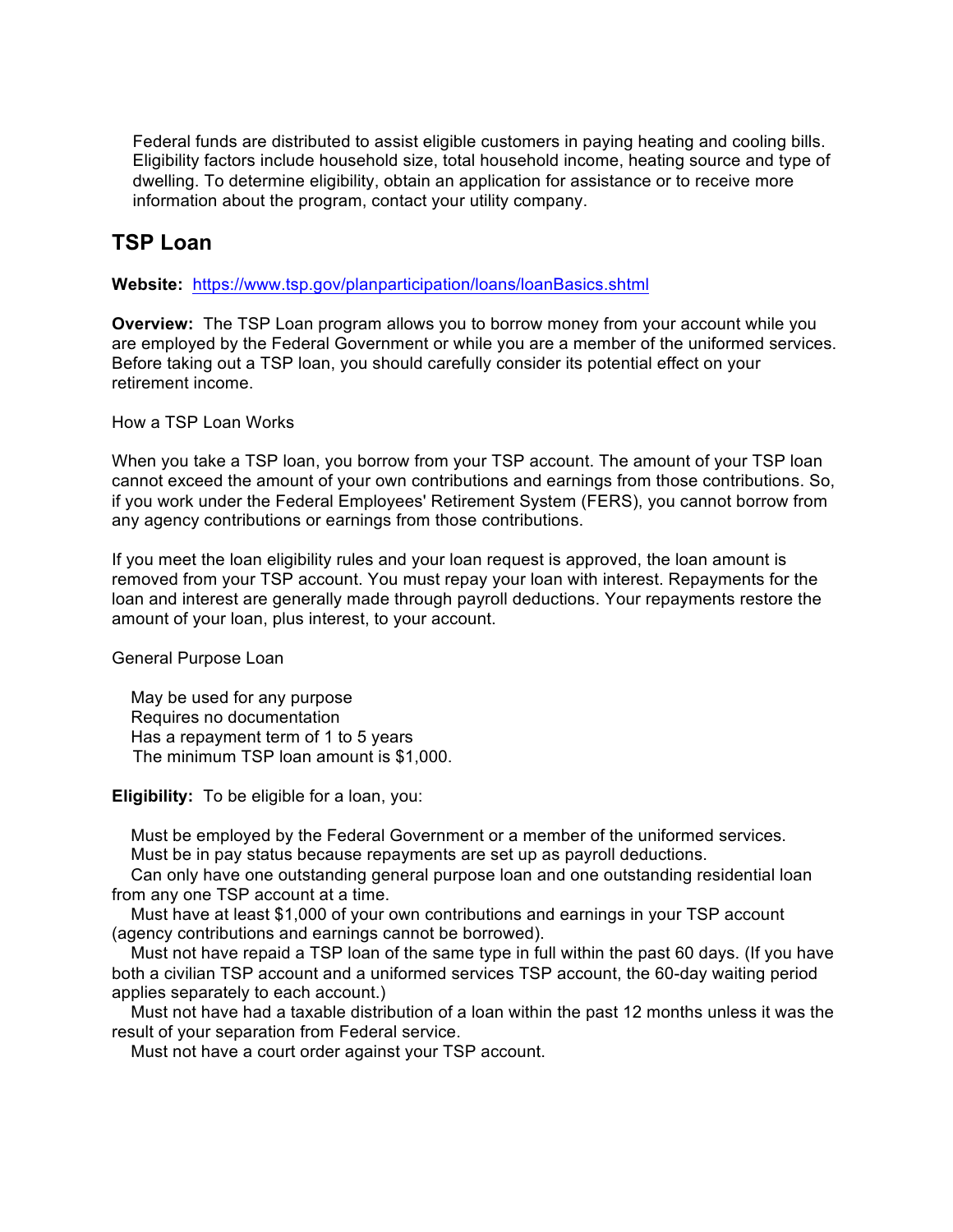# **USAA Educational Foundation**

**Website:** https://www.usaaedfoundation.org/

**Overview:** The USAA Educational Foundation is a nonprofit, tax-exempt 501(c)(3) organization that provides consumer information to the general public. Since 1989, The USAA Educational Foundation has published information on important personal and financial issues.

The mission of The USAA Educational Foundation is to help consumers make informed decisions by providing information on financial management, safety concerns and significant life events.

Educational publications have been developed for you, the consumer. Our publications are free to individuals and organizations.

**Eligibility:** Everyone.

# **US Soldier Foundation**

### **Website: http://www.ussoldiersfoundation.org/**

**Overview:** The Foundation can provide grants or interest free loans to help Soldiers and family members with unexpected events.

**Eligibility:** Active military personnel of all branches of the service, veterans, and their families

# **Armed Forces Foundation Family Assistance Program**

**Website:** http://www.armedforcesfoundation.org/aff-programs/family-assistance-program

**Overview:** The Family Assistance Program awards financial assistance to military. Families must apply for assistance through the website and are accepted based on their need in relationship to monthly income. The Armed Forces Foundation helps families cover such expenses as:

Utility bills Rent or mortgage payments (for civilian housing) Car payments Childcare during illness, surgery or recovery Car insurance or registration payments

**Eligibility:** Service members and their families facing financial hardship through injury and other service related situations

# **Army Emergency Relief**

**Website:** http://www.aerhq.org/dnn563/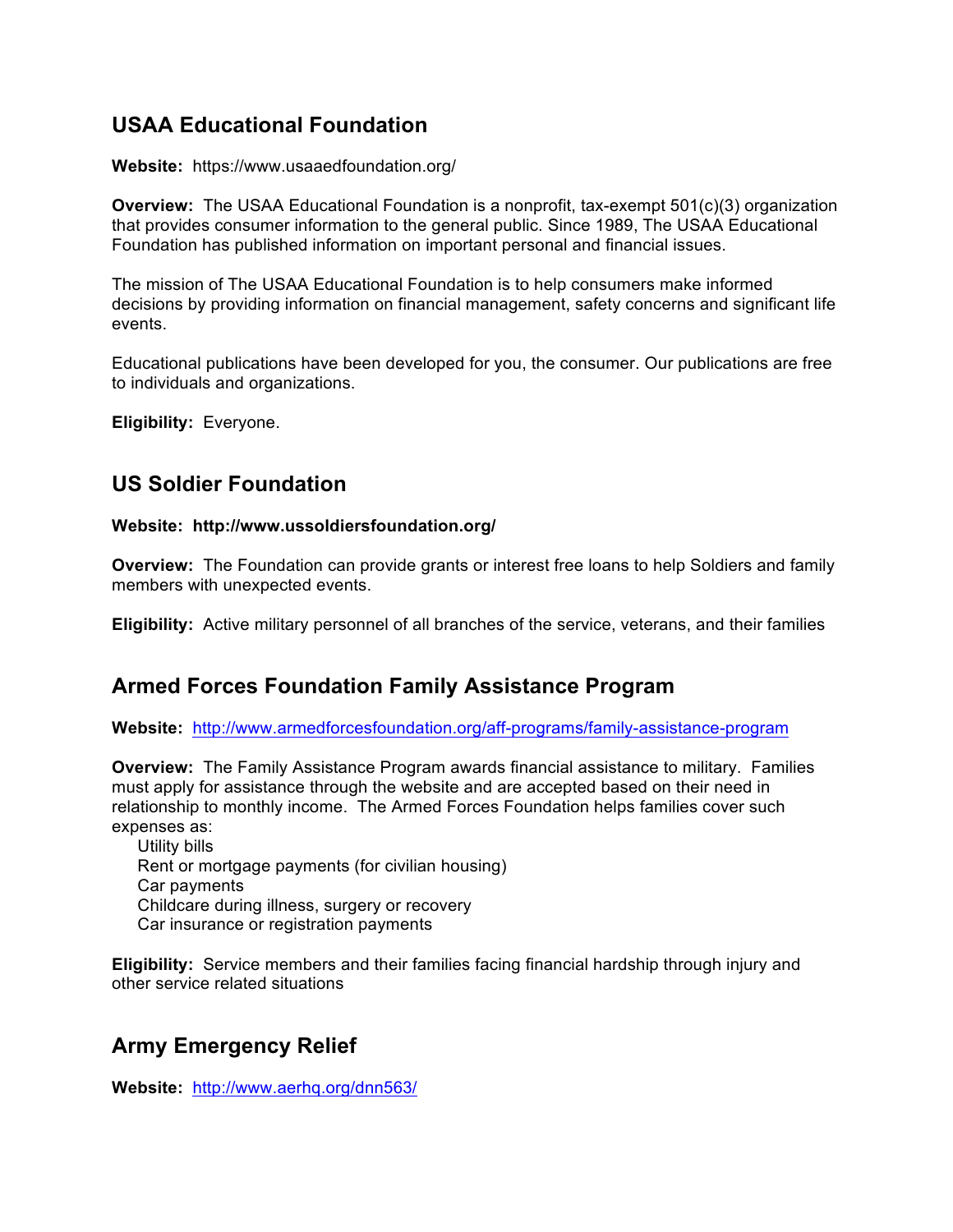**Overview:** Army Emergency Relief provides emergency financial assistance to Soldiers and their families.

**Eligibility:** Active & Retired - and their dependents when there is a valid need.

# **American Red Cross Armed Forces Emergency Services**

**Website:** http://www.redcross.org/what-we-do/support-military-families

**Overview:** The American Red Cross' unwavering commitment to members of the U.S. military, its veterans and their families continues to grow and develop more than a century after Clara Barton first recruited nurses to support the U.S. Army. Today, the Red Cross is meeting the needs of a changing military and expanding services to veterans. Red Cross support of military members and their families enhances morale and contributes to increased operational capability in several ways:

Linking families during an Emergency Connect Families with Local Community Resources Providing Resiliency Training Supporting Wounded Warriors and Military Hospitals

**Eligibility:** military members and their families

# **USA Cares**

**Website:** http://www.usacares.org/

**Overview:** USA Cares exists to help bear the burdens of service by providing post-9/11 military families with financial and advocacy support in their time of need. Assistance is focused on three main areas:

Removing the financial barriers that prevent veterans from receiving treatment for Post-Traumatic Stress and Traumatic Brain Injury. This program is saving the lives of veterans and restoring families

Removing the financial barriers that prevent veterans from securing employment

Providing emergency financial assistance to veterans and active duty service members who sustain a significant reduction in pay because of their service

**Eligibility:** Post-9/11 (September 11, 2001) OIF/OEF Veteran or an active duty service member with an estimated date of discharge or retirement

### **VFW**

**Website:** http://www.vfw.org/Assistance/